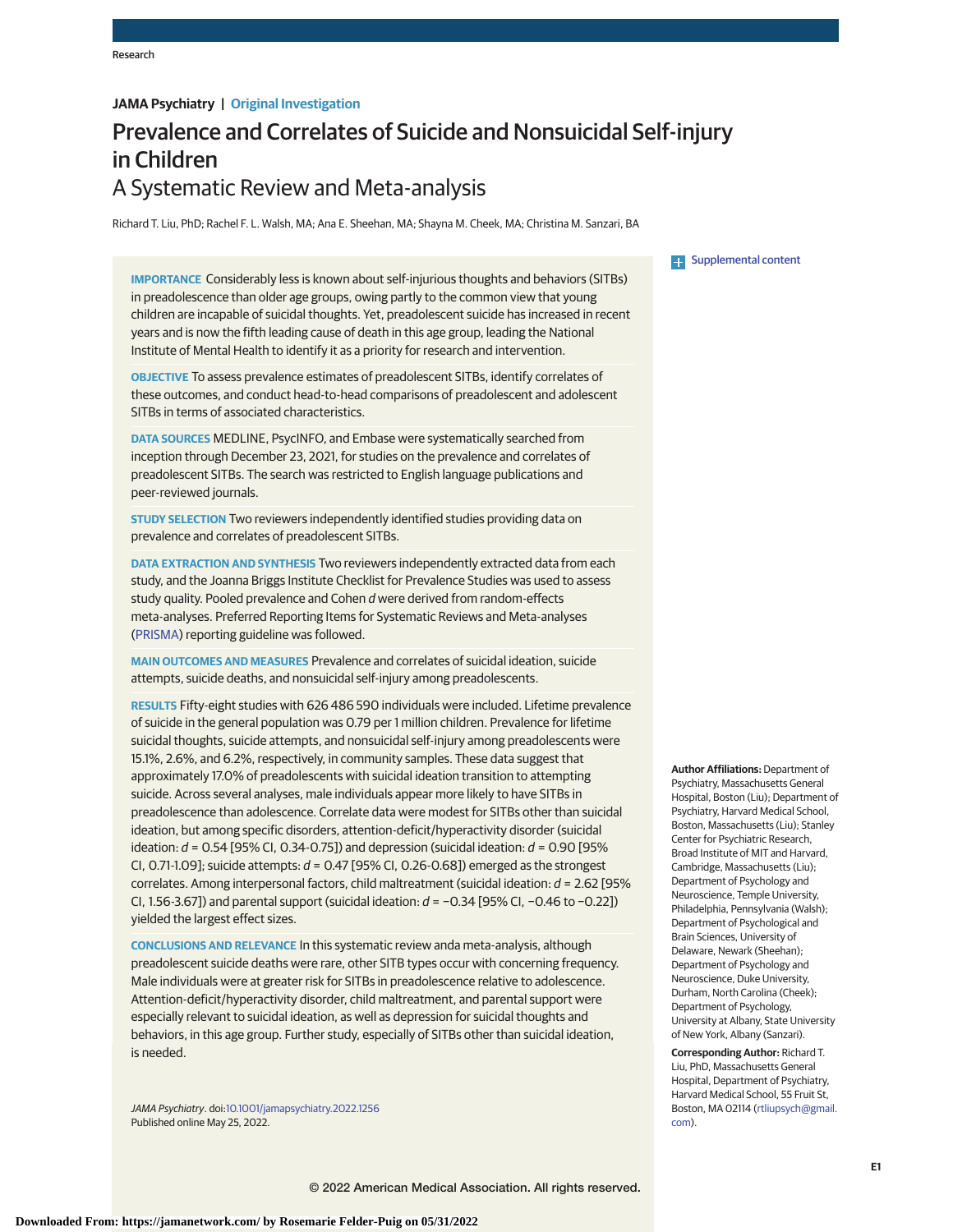elf-injurious thoughts and behaviors (SITBs) are a long-<br>standing public health issue. Suicide is one of the lead-<br>ing causes of death worldwide.<sup>1</sup> Nonsuicidal self-injury<br>(NSSI) has received increasing attention, in part standing public health issue. Suicide is one of the lead-(NSSI) has received increasing attention, in part because it is an even stronger predictor of future suicidal behavior than is a history of suicide attempts.<sup>2</sup> Identifying characteristics associated with SITBs is imperative for advancing strategies for preventing their occurrence. In contrast to the substantial number of studies focused on adolescents and adults, the amount of research on SITBs in preadolescent children (ie, age <13 years) is modest.3,4 In the case of suicidal thoughts and behaviors, in some measure, this is due to the long-held view that preadolescent children do not possess the cognitive capability to comprehend the nature of death and so are incapable of thoughts or acts of suicide.5,6 Research on NSSI in preadolescent children is rarer still, and this is in part a product of the later emergence of NSSI as a distinct field of inquiry in clinical research. This is important because findings on correlates of SITBs in older age groups may not fully generalize to preadolescents. Indeed, externalizing disorders have been viewed as of greater relevance to this younger age group,7,8 but the strength of the evidence supporting this in the existing literature is unclear. Given that relatively little attention has been devoted to characterizing SITBs in preadolescent children, it is perhaps not surprising that studies on treatments for these clinical outcomes in this age group are all but nonexistent.4

With recent increases in suicide among preadolescent children in the US,<sup>3</sup> and with the role that suicidal ideation and NSSI have in this outcome, the need for progress in understanding the scope and nature of SITBs in this demographic is all the more pressing. Indeed, suicide emerged as the tenth leading cause of death among preadolescent children in 2008 and has continued to rise, becoming the fifth leading cause of death in 2019.<sup>9</sup> To address this worrying trend, the National Institute of Mental Health convened meetings in 201910 and 2021<sup>11</sup> to identify priorities and strategies for research on preadolescent suicide.

An important step toward this end is comprehensively to characterize the studies that have been conducted in this area. Although 2 recent overviews of preadolescent suicide exist,<sup>3,4</sup> to our knowledge, there has yet to be a systematic review conducted on SITBs. The current review aims to address this need by presenting the first systematic review and quantitative synthesis of the existing research on preadolescent SITBs. It aims to provide (1) prevalence estimates of SITBs among preadolescent children, thereby to characterize the scale of these clinical concerns; (2) an evaluation of potential moderators of lifetime prevalence of these clinical outcomes; (3) an assessment of sociodemographic, clinical, psychological, and other correlates of these outcomes; and (4) direct comparisons of preadolescent and adolescent SITBs in terms of available sociodemographic and other characteristics. Through providing a comprehensive synthesis characterizing the existing research on preadolescent SITBs, our goal is to provide a clear understanding of the current state of evidence on this topic, as well as a foundation to guide future research and ultimately to inform risk identification and intervention strategies.

#### **Key Points**

**Question** What are the prevalence and correlates of preadolescent suicide and nonsuicidal self-injury?

**Findings** In this systematic review and meta-analysis of 58 studies, lifetime prevalence of suicidal ideation, suicide attempts, and nonsuicidal self-injury were 15.1%, 2.6%, and 6.2%, respectively, in community samples, and lifetime prevalence of suicide was 0.79 per 1 million children in the general population. Male sex, child maltreatment, attention-deficit/hyperactivity disorder, and depression were associated with risk, whereas parental support may be protective against suicidal ideation.

**Meaning** The prevalence of preadolescent suicidal thoughts and behaviors and nonsuicidal self-injury is concerning and underscores the need for additional research in this area.

# Methods

#### Search Strategy and Eligibility Criteria

This project was registered in PROSPERO [\(CRD42021254670\)](https://www.crd.york.ac.uk/prospero/display_record.php?RecordID=254670) and followed Preferred Reporting Items for Systematic Reviews and Meta-analyses [\(PRISMA\)](http://www.equator-network.org/reporting-guidelines/prisma/) reporting guideline. A systematic review of the literature was conducted in MEDLINE, PsycINFO, and Embase from inception through December 23, 2021 (search terms used are detailed in the eMethods in the [Supplement\)](https://jamanetwork.com/journals/jama/fullarticle/10.1001/jamapsychiatry.2022.1256?utm_campaign=articlePDF%26utm_medium=articlePDFlink%26utm_source=articlePDF%26utm_content=jamapsychiatry.2022.1256). The literature search was restricted to English language and peer-reviewed journals. This was supplemented by a search of the references of an earlier review.<sup>12</sup>

Study inclusion criteria were (1) preadolescent SITBs (suicidal ideation, suicide attempts, suicide deaths, and NSSI) assessed in individuals younger than 13 years (ie, retrospective assessments of preadolescent SITBs in older samples were excluded); (2) SITBs were assessed systematically; (3) SITBs were assessed separately from each other and other constructs; and (4) quantitative data were presented on the prevalence (lifetime or current/past month) of preadolescent SITBs or their correlates. Studies were excluded if they (1) evaluated SITBs as adverse events in clinical trials and (2) assessed stereotypic self-harm in children with developmental disorders.

Each search result was reviewed by 2 or 4 independent coders (R.F.L.W., A.E.S., S.M.C., and C.M.S.) to determine eligibility. When eligibility could not be ruled out based on abstract and title alone, full-text review was conducted. In cases where more information was needed to determine study eligibility or for data extraction, detailed below, every effort was made to obtain further details in other publications describing the measure or study design (eg, other publications with the same data set) or by contacting the study authors, the latter of which resulted in additional prevalence data for 2 studies. Discrepancies in coding eligibility were resolved by the first author (R.T.L.).

#### Data Extraction

Data on 7 study characteristics were extracted for analysis. These included 3 sample characteristics: (1) mean age of sample, (2) percentage of female participants in the sample,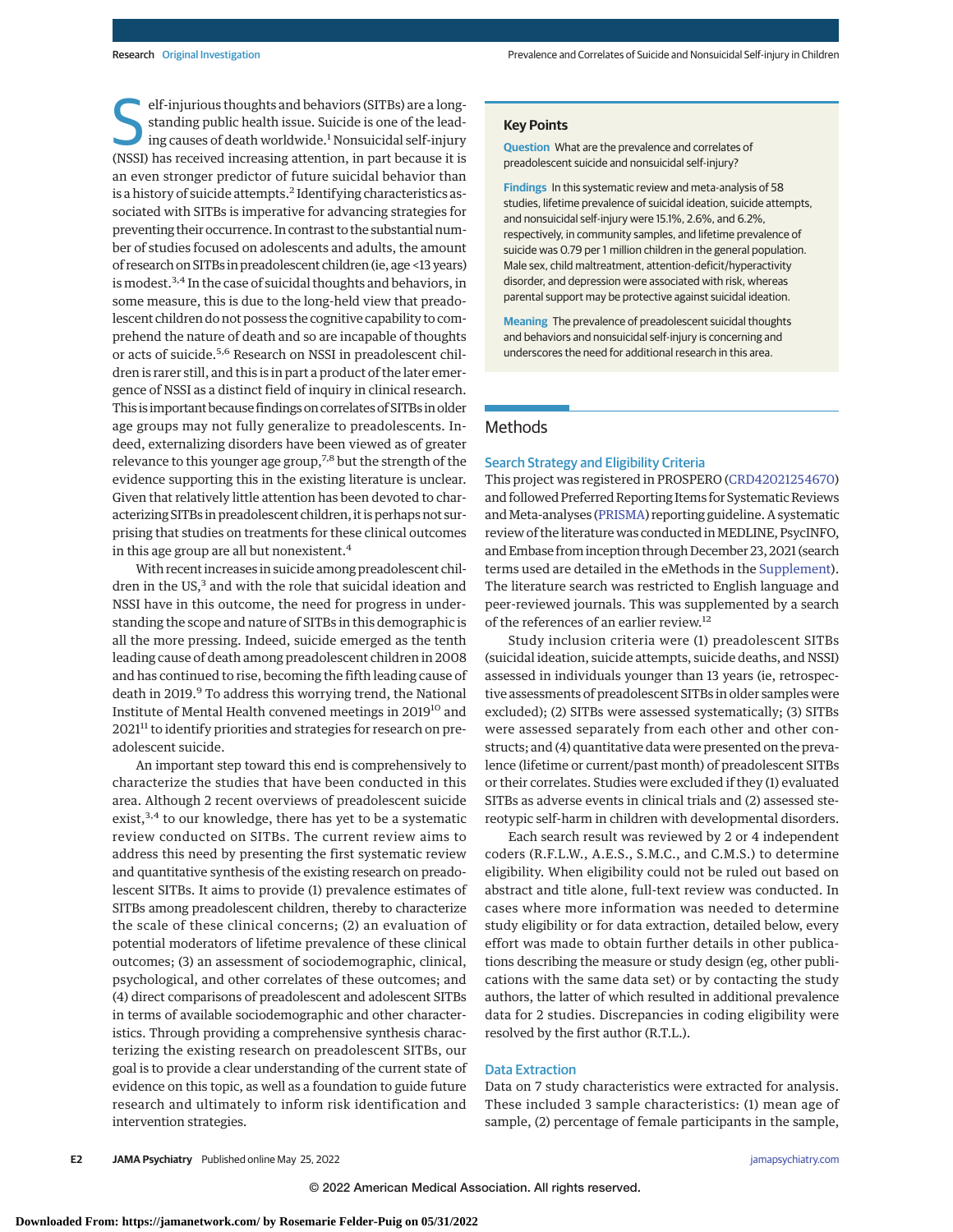and (3) sample type (community or clinical). Data for 4 study design characteristics were extracted: (1) SITB type assessed (ie, suicide, suicide attempts, suicidal ideation, and NSSI), (2) time frame covered by SITB assessment (lifetime or current/ past month), (3) SITB measure type (questionnaire or interview), and (4) the respondent of the assessment (child, parent, or both). Correlate data for adolescent SITBs were extracted whenever possible for head-to-head comparisons between preadolescent and adolescent SITBs.

## Study Quality Assessment

Studies reporting lifetime prevalence of SITBs were assessed using the Joanna Briggs Institute Checklist for Prevalence Studies,<sup>13</sup> which includes 9 criteria for evaluating study quality. An overall study quality index was derived by summing the number of criteria met, with summed scores above 4 used as the criterion for high study quality.<sup>14</sup>

#### Data Analysis

Analyses were conducted using Comprehensive Meta-Analysis version 3.3.070 (Biostat). The standardized mean difference (Cohen *d* based on the log odds ratio and its SD) was used as the indicator of effect size. Pooled associations were calculated such that values more than 0 reflected positive associations between the correlate of interest and SITBs. In headto-head comparisons between preadolescent and adolescent SITBs with respect to a correlate of interest, values more than 0 indicated a correlate was more characteristic of preadolescent suicide. For correlates and head-to-head comparisons, analyses were conducted only when the number of unique associations of 3 or more, so as to obtain reliable pooled estimates of effect sizes.<sup>15</sup>

Random-effects models were generated, accounting for the high expected heterogeneity across studies resulting from differences in samples, measures, and design. Heterogeneity across the studies was evaluated using the  $I^2$  statistic,<sup>16</sup> which indicates the percentage of the variance in an effect estimate that is a product of heterogeneity across studies rather than sampling error (ie, chance). Substantial heterogeneity across studies is indicated by an *I <sup>2</sup>* value of 75%. High heterogeneity indicates the need for moderator analyses to account for potential sources of heterogeneity. Each moderator was assessed separately, with the effect size at each level of categorical moderators estimated. Study characteristics submitted to moderator analysis are detailed in the eMethods in the [Supplement.](https://jamanetwork.com/journals/jama/fullarticle/10.1001/jamapsychiatry.2022.1256?utm_campaign=articlePDF%26utm_medium=articlePDFlink%26utm_source=articlePDF%26utm_content=jamapsychiatry.2022.1256)

Presence of publication bias was assessed with inspection of funnel plots for asymmetry and with Egger regression intercept test,<sup>17</sup> which uses a linear regression approach weighing study effect sizes relative to their standard error. Twosided *P* values were statistically significant at .05.

## **Results**

Of 7646 publications our search strategy yielded, 5625 unique records were identified, of which 3332 were excluded based on their titles and abstracts. An additional 2228 were ex-



cluded based on a detailed full-text review, leaving a set of 65 publications satisfying the eligibility criteria. In cases where multiple studies used overlapping samples but presented unique data on prevalence and/or correlate for a SITB type, all studies were retained for relevant analyses. In cases where multiple studies assessed the same SITB prevalence or correlate in overlapping samples, determination of which study to include in the meta-analysis was based on largest sample size for relevant analyses. Twenty-one studies featured overlapping samples, and 7 were excluded at this stage, leaving a final set of 58 studies $^{18\cdot 75}$  featuring 52 samples (Figure; eTable 1 in the [Supplement\)](https://jamanetwork.com/journals/jama/fullarticle/10.1001/jamapsychiatry.2022.1256?utm_campaign=articlePDF%26utm_medium=articlePDFlink%26utm_source=articlePDF%26utm_content=jamapsychiatry.2022.1256).

#### Prevalence of Preadolescent SITBs

Weighted SITB prevalence (Table 1) was calculated for each sample type (community and clinical) stratified by time frame (lifetime or current/past month). Pooled prevalence was calculated when at least 2 unique associations were available for a given SITB type. For suicide, the pooled community prevalencewas based entirely on epidemiological samples and therefore presented as number of deaths per 1 million children. Apart from the 0.79 suicides per 1 million children in epidemiological samples, lifetime prevalence of preadolescent SITBs ranged from 2.56% for suicide attempts to 15.08% for suicidal ideation in community samples and from 0.46% for suicides to 43.18% for suicidal ideation in clinical samples. Current prevalence ranged from 11.65% for suicide attempts to 38.19% for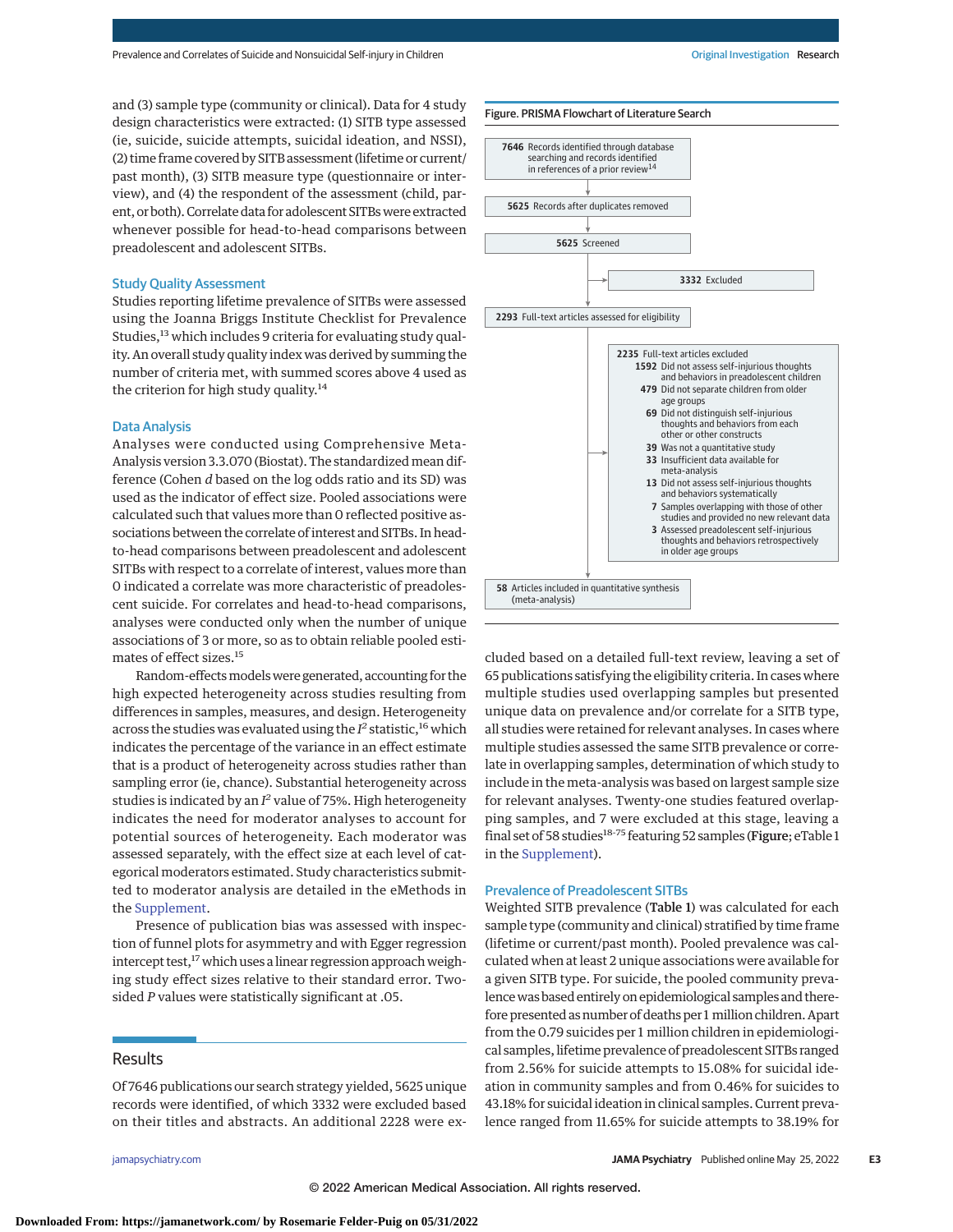#### Table 1. Prevalence Rates of Self-injurious Thoughts and Behaviors by Sample Type and Time Frame

|                         |           | <b>Lifetime</b> |                       |                       | Current/past month |                       |                     |
|-------------------------|-----------|-----------------|-----------------------|-----------------------|--------------------|-----------------------|---------------------|
| Self-injury type        | Sample    | $k^a$           | No. of<br>individuals | % (95% CI)            | $k^a$              | No. of<br>individuals | % (95% CI)          |
| Suicide death           | Community | 11              | 626350284             | $0.79(0.40-1.59)^{b}$ | <b>NA</b>          | <b>NA</b>             | <b>NA</b>           |
|                         | Clinical  | $\overline{4}$  | 10401                 | $0.46(0.11-1.96)$     | <b>NA</b>          | <b>NA</b>             | <b>NA</b>           |
|                         | Community | $\overline{4}$  | 100893                | $2.56(1.86-3.53)$     | <b>NA</b>          | <b>NA</b>             | <b>NA</b>           |
| Suicide attempt         | Clinical  | 14              | 897                   | 17.76 (10.19-29.13)   | 4                  | 459                   | 11.65 (4.03-29.27)  |
|                         | Community | 5               | 101337                | 15.08 (14.41-15.78)   | 12                 | 20887                 | 12.08 (7.92-17.99)  |
| Suicidal ideation       | Clinical  | 7               | 482                   | 43.18 (21.87-67.35)   | $\overline{4}$     | 575                   | 38.19 (13.81-70.44) |
|                         | Community | 3               | 13214                 | $6.25(3.82 - 10.06)$  | <b>NA</b>          | <b>NA</b>             | <b>NA</b>           |
| Nonsuicidal self-injury | Clinical  | $\overline{2}$  | 43                    | 37.38 (24.26-52.66)   | $\overline{2}$     | 177                   | 21.50 (8.40-44.99)  |

Abbreviation: NA, not applicable.

k = 2 should be interpreted with caution.

 $a<sup>a</sup>$  k Indicates the number of unique associations; effect size estimates in which

<sup>b</sup> The community prevalence estimate for suicide deaths is based entirely on epidemiological samples and presented as number of deaths per 1 million children.

suicidal ideation in clinical samples and was available only for available for suicidal ideation (12.08%) in community samples.

Although study quality index scores were generally high (mean [SD], 6.45 [1.96]), 3 studies with 10 unique associations scored below 5. Sensitivity analyses were conducted excluding these studies, $14$  except for lifetime prevalence of NSSI in community samples, as only 1 relevant study remained. These analyses are presented in eTable 2 in the [Supplement.](https://jamanetwork.com/journals/jama/fullarticle/10.1001/jamapsychiatry.2022.1256?utm_campaign=articlePDF%26utm_medium=articlePDFlink%26utm_source=articlePDF%26utm_content=jamapsychiatry.2022.1256)

Heterogeneity was high across lifetime prevalence analyses (suicide:  $I^2$  = 95.88 [clinical sample] and 98.58 [community sample];  $P < .001$ ; suicide attempts:  $I^2 = 87.27$  [clinical sample] and 97.92 [community sample]; *P*< .001; suicidal ideation:  $I^2$  = 79.53 [community sample] and 91.66 [clinical sample];  $P$ <.001), indicating that moderator analyses were warranted. Moderator analyses were not conducted for NSSI, given its few unique associations. Age, percentage of female participants in each sample, measure type, and respondent were evaluated as candidate moderators for suicide attempts and suicidal ideation. Only percentage of female participants was assessed as a moderator for suicide prevalence, as none of the relevant studies reported mean age, and data were derived from death records, making respondent and measure type not applicable.

In moderator analyses (eTable 3 in the [Supplement\)](https://jamanetwork.com/journals/jama/fullarticle/10.1001/jamapsychiatry.2022.1256?utm_campaign=articlePDF%26utm_medium=articlePDFlink%26utm_source=articlePDF%26utm_content=jamapsychiatry.2022.1256), percentage of female participants was negatively associated with prevalence of suicide attempts and suicidal ideation. Although it did not moderate suicide prevalence overall, when weighted prevalence estimates were stratified by sample type, it was negatively associated with suicide prevalence in epidemiological/community samples  $(b = -0.02; SE < .01; P < .001)$ . Measure type also emerged as a moderator of prevalence for suicide attempts and suicidal ideation, with higher pooled prevalence observed with interview-based measures. However, these findings are likely artifacts of all relevant studies with self-report measures having community samples, in contrast to 14 of 16 studies of suicide attempts and 7 of 10 studies of suicidal ideation with interview-based measures featuring clinical samples. Suicide attempts and suicidal ideation prevalence were not moderated by age, as may be expected with restricted range in the samples, and respondent.

Publication biaswas assessed for lifetime prevalence of each SITB type, except for NSSI, given its few unique associations. Some evidence of publication bias emerged in Egger test for suicide deaths and attempts and in funnel plots for suicide deaths and suicidal ideation (eFigure in the [Supplement\)](https://jamanetwork.com/journals/jama/fullarticle/10.1001/jamapsychiatry.2022.1256?utm_campaign=articlePDF%26utm_medium=articlePDFlink%26utm_source=articlePDF%26utm_content=jamapsychiatry.2022.1256).

#### Correlates of Preadolescent SITBs

For correlates of suicide attempts (Table 2), neither sociodemographic characteristics nor family history of suicidal thoughts and behaviors were significant. However, clinical correlates were consistently associated with this outcome. Pooled effect sizes ranged from small for anxiety to medium for depression, and small-to-medium effect sizes were observed for psychopathology overall.

Table 3 presents analyses for correlates of suicidal ideation. For sociodemographic characteristics, only race was significant, with a small negative association indicating that children from racial minority groups were less likely to have suicidal thoughts. Among family characteristics, only ones involving family dysfunction and psychopathology were significant correlates, except for parental depression. Effect sizes ranged from small for overall psychopathology to small-tomedium effect sizes for parental history of suicidal thoughts and behaviors.

All clinical correlates of suicidal ideation were significant, save anxiety, posttraumatic stress disorder, and conduct disorder/oppositional defiant disorder. The largest effect sizes were observed for depression (large effect size), overall psychopathology and internalizing psychopathology (mediumto-large effect size), and attention-deficit/hyperactivity disorder (ADHD) (medium). Psychosis had a small-to-medium effect size.

All psychological correlates for suicidal ideation, except general cognitive functioning, had significant medium-tolarge effect sizes. These associations were positive for aggression and negative affect and negative for self-esteem. Significant effect sizes were observed for all interpersonal correlates and academic stress, with negative small to small-tomedium effect sizes for social support and medium to large for child maltreatment.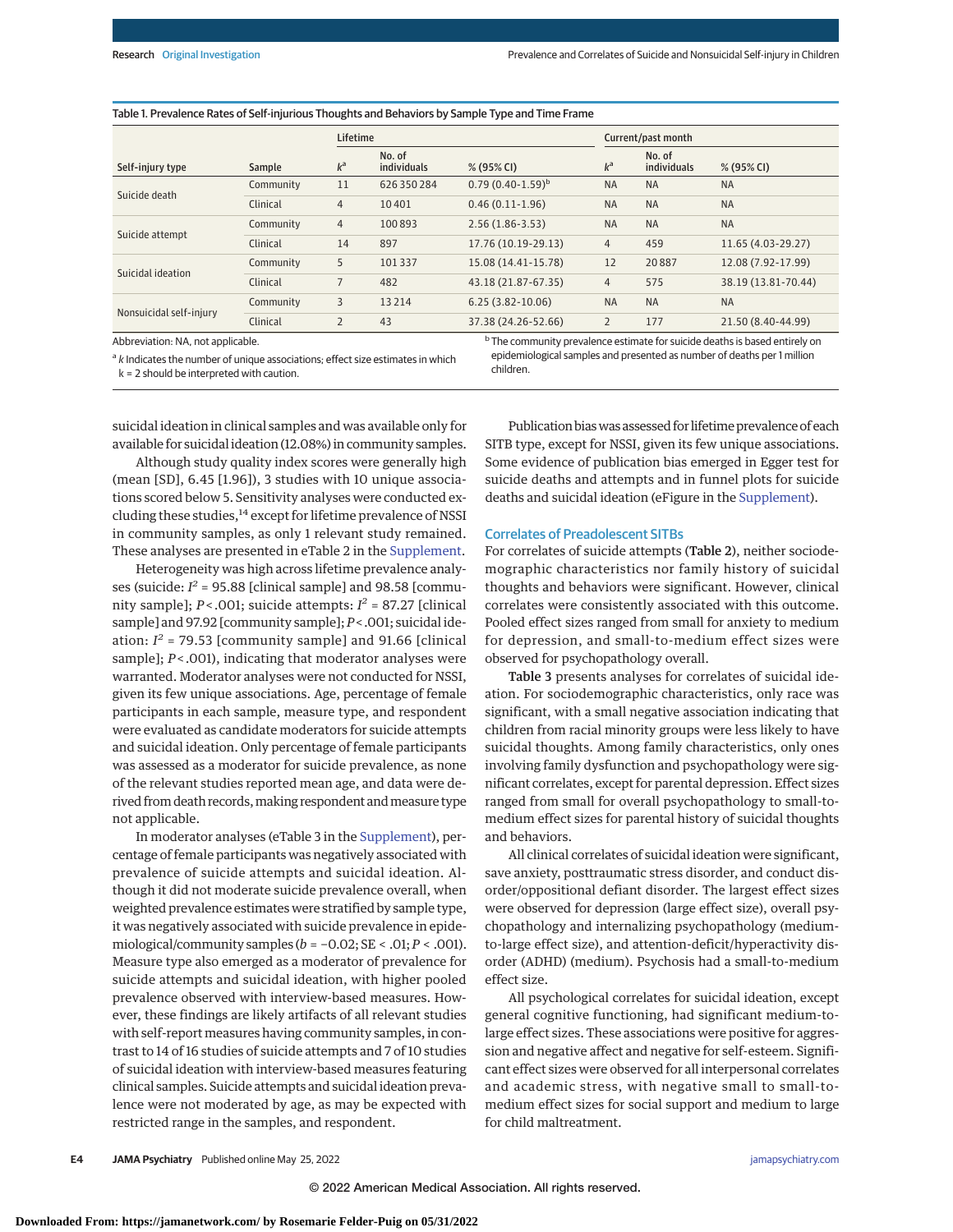#### Table 2. Correlates of Suicide Attempts

| Correlate                        |                                                               | $k^a$          | No. of<br>individuals | d(95% Cl)                          | P value |
|----------------------------------|---------------------------------------------------------------|----------------|-----------------------|------------------------------------|---------|
| Sociodemographic characteristics |                                                               |                |                       |                                    |         |
|                                  | Sex (female)                                                  | 9              | 14738                 | $-0.05$ ( $-0.28$ to $0.19$ )      | .69     |
|                                  | Race (minority group) <sup>b</sup>                            | 3              | 13775                 | $-0.02$ ( $-0.29$ to 0.26)         | .90     |
|                                  | Race (Black, with White as reference)                         | $\overline{4}$ | 9069                  | $-0.07$ ( $-0.55$ to $0.41$ )      | .77     |
|                                  | Ethnicity (Hispanic, with non-Hispanic White<br>as reference) | 3              | 9961                  | $-0.19$ ( $-0.67$ to 0.28)         | .42     |
| <b>Family characteristics</b>    |                                                               |                |                       |                                    |         |
|                                  | Family history of suicidal thoughts and behaviors             | 3              | 1558                  | $0.15$ (-0.04 to 0.34)             | .13     |
| <b>Clinical correlates</b>       |                                                               |                |                       |                                    |         |
|                                  | Overall psychopathology                                       | 6              | 1904                  | $0.42$ (0.20 to 0.65)              | < 0.01  |
|                                  | Internalizing psychopathology                                 | 6              | 1895                  | 0.33(0.19 to 0.48)                 | < 0.001 |
|                                  | Anxiety                                                       | $\overline{4}$ | 1648                  | $0.17$ (0.00 to 0.34) <sup>c</sup> | .04     |
|                                  | Depression                                                    | 6              | 1895                  | $0.47(0.26 \text{ to } 0.68)$      | < 0.001 |

 $a<sup>a</sup>$  k Indicates the number of unique associations.

**b** Any racial group besides White.

For suicide and NSSI, meta-analysis of correlates was limited to female sex, which was negatively associated with both outcomes (suicide: *d* = −0.77 [95% CI, −1.03 to −0.52]; *P* < .001; NSSI: *d* = −0.17 [95% CI, −0.30 to −0.04]; *P* = .008).

## Head-to-Head Comparisons of Preadolescent and Adolescent Suicide

Head-to-head comparisons between preadolescent and adolescent SITBs were only possible for suicide deaths, as a sufficient number of unique associations for this outcome was available for meta-analysis. Female sex and depression were more characteristic of adolescent than preadolescent suicide (Table 4). No group differences were observed for overall psychopathology, psychiatric treatment history, or academic stress.

#### **Discussion**

This systematic review and meta-analysis provides, to our knowledge, the first pooled prevalence estimates of SITBs in preadolescent children, a necessary preliminary step for accurately evaluating the scale of these clinical concerns. The available evidence yielded concerning prevalence estimates for preadolescent SITBs, particularly in clinical samples. Even in community samples, pooled prevalence estimates for lifetime suicidal ideation, suicide attempts, and NSSI were 15.1%, 2.6%, and 6.2%, respectively. Although lower than for adolescents with lifetime prevalence of 19.8% to 24.0% for suicidal ideation and 3.1% to 8.8% for suicide attempts<sup>76</sup> and adolescent NSSI prevalence of 17.2% to 18.0%,<sup>77,78</sup> the current findings indicate that preadolescent SITBs, particularly suicidal ideation and NSSI, are not uncommon. Additionally, the current data suggest that approximately 17.0% of preadolescent children with suicidal ideation transition to attempting suicide, whereas between 15.7% and 36.7% of suicidal adolescents act on their suicidal thoughts. Although suicide deaths among preadolescents are rare, at approximately 1 of 1 million children, compared with 3.8 of 100 000 adolescents in a recent metaanalytic review,<sup>79</sup> preadolescent suicide is a growing public health concern, given recent evidence that they have been increasing in the US<sup>3,9</sup> and the outsized and long-term impact that they have on families<sup>80</sup> (eg, increased parental mortality<sup>81</sup>) and communities.<sup>3</sup> Collectively, the current findings also challenge the long-standing view that preadolescent children do not possess the cognitive capacity to experience suicidal thoughts and to engage in suicidal behavior.<sup>5,6</sup>

Only sex emerged as a moderator of prevalence of suicidal ideation and suicide attempts, such that samples with more male individuals had higher lifetime prevalence. When assessed directly in relation with SITBs, male individuals were more likely to die by suicide and to engage in NSSI, but sex was uncorrelated with suicidal ideation and suicide attempts. Although the precise nature of how sex is associated with preadolescent SITBs remains to be clarified, these findings are consistent in indicating that the higher prevalence of suicidal ideation and suicide attempts among female individuals in adolescence<sup>76,82</sup> do not generalize to preadolescence. Even in the case of suicide, headto-head comparisons between preadolescent and adolescent suicide decedents suggest that the higher risk of suicide among male individuals in adolescence<sup>76,82</sup> may be more pronounced in preadolescence. Given the size of this association, it cannot be accounted for by the male-biased sex ratio at birth and its decline over the life course.<sup>83</sup>

For correlates of SITBs, additional developmental differences may be found in the social support factors, with nonoverlapping confidence intervals indicating that parental support was significantly more associated with suicidal ideation than is peer support, a finding consistent with the tendency for parental relationships to have greater weight prior to adolescence.<sup>84,85</sup> On the other end of the spectrum, the large association for child maltreatment and suicidal ideation is notable, especially within the context of findings that it may be more associated with suicide attempts in childhood than adolescence.<sup>8</sup> Additionally, among specific disorders, ADHD was the second strongest clinical correlate of suicidal ideation, which is congruent with the view that this disorder is more characteristic of suicide outcomes in preadolescence than adolescence.<sup>7</sup>

However, other associations appear to generalize across development; depression had the largest association among

<sup>c</sup> The lower end of the confidence interval was rounded down but exceeded 0.00.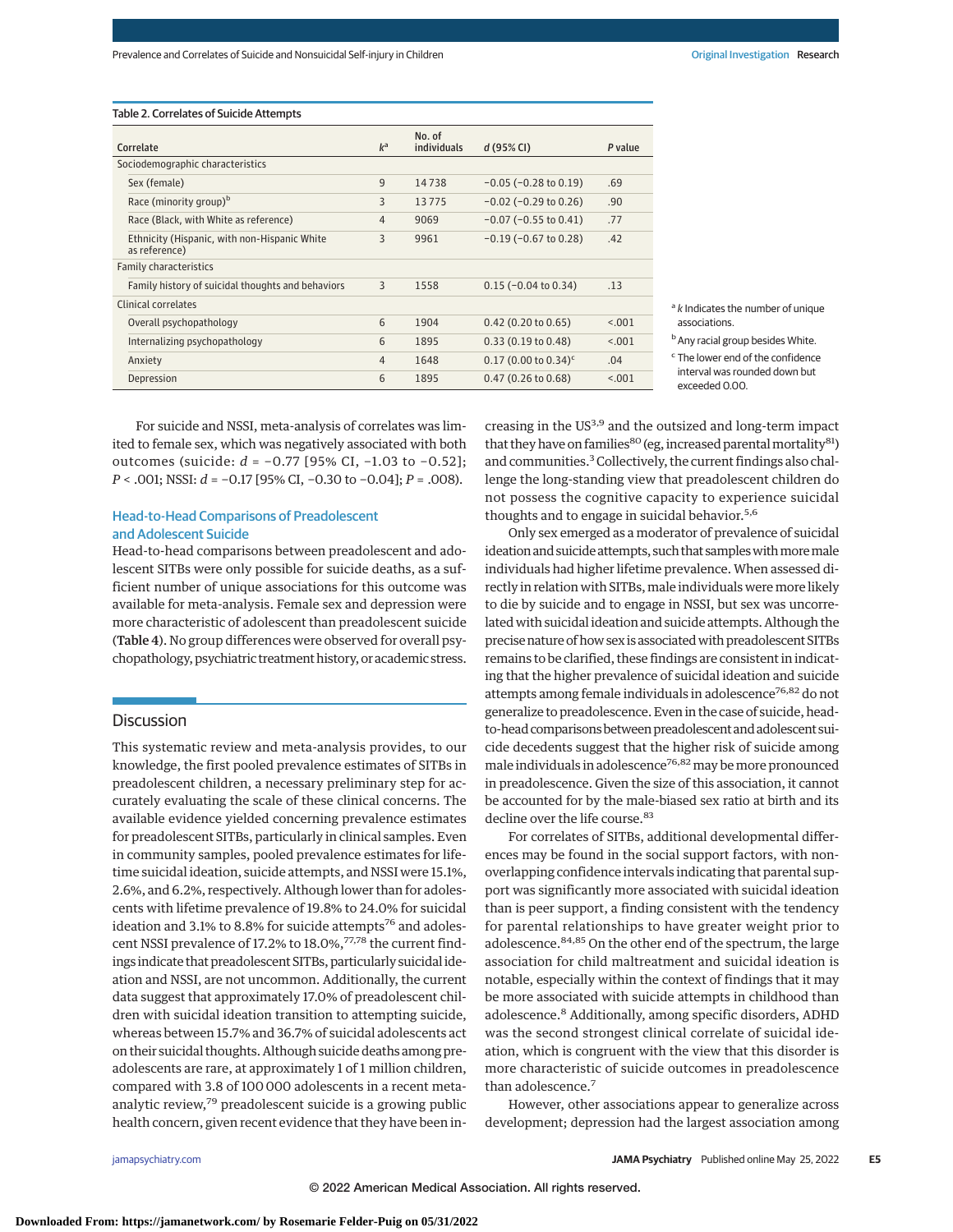## Table 3. Correlates of Suicidal Ideation

| Correlate                                              | $k^a$          | No. of<br>individuals | d(95% Cl)                                | P value   |
|--------------------------------------------------------|----------------|-----------------------|------------------------------------------|-----------|
| Sociodemographic characteristics                       |                |                       |                                          |           |
| Sex (female)                                           | 16             | 107881                | $-0.03$ ( $-0.10$ to 0.05)               | .50       |
| Race (minority group) <sup>b</sup>                     | 5              | 16638                 | $-0.22$ ( $-0.38$ to $-0.06$ )           | < .01     |
| Race (Black, with White as reference)                  | $\overline{4}$ | 11076                 | $-0.31$ (-0.61 to 0.00) <sup>c</sup>     | .05       |
| <b>Family characteristics</b>                          |                |                       |                                          |           |
| Parental marital status (married)                      | 5              | 22672                 | $0.05$ (-0.17 to 0.26)                   | .65       |
| Parental education                                     | 6              | 14666                 | $<$ 0.01 (-0.09 to 0.09)                 | .99       |
| Family income                                          | 8              | 94 2 30               | $-0.07$ ( $-0.18$ to 0.04)               | .21       |
| Family conflict and dysfunction                        | 5              | 2805                  | 0.36(0.11 to 0.60)                       | < .01     |
| Family psychopathology                                 | 8              | 12322                 | 0.18(0.09 to 0.26)                       | < 0.01    |
| Parental depression                                    | 4              | 5001                  | $0.37$ (-0.11 to 0.85)                   | .13       |
| Parental history of suicidal thoughts<br>and behaviors | $\overline{4}$ | 1208                  | 0.45(0.05 to 0.86)                       | .03       |
| Clinical correlates                                    |                |                       |                                          |           |
| Overall psychopathology                                | 19             | 25 2 19               | $0.62$ (0.47 to 0.77)                    | < .001    |
| Internalizing psychopathology                          | 16             | 19235                 | 0.71(0.47 to 0.94)                       | < .001    |
| Anxiety                                                | 6              | 13062                 | $0.13$ (-0.19 to 0.46)                   | .42       |
| Depression                                             | 13             | 15 18 5               | $0.90(0.71 \text{ to } 1.09)$            | < .001    |
| <b>PTSD</b>                                            | 3              | 12879                 | $0.32$ (-0.14 to 0.78)                   | .18       |
| Externalizing psychopathology                          | 8              | 23619                 | 0.32(0.08 to 0.56)                       | $15 - 01$ |
| <b>ADHD</b>                                            | 6              | 22445                 | $0.54$ (0.34 to 0.75)                    | < .001    |
| Conduct disorder/oppositional<br>defiant disorder      | $\overline{4}$ | 18936                 | $0.02$ (-0.42 to 0.47)                   | .91       |
| Psychosis                                              | 3              | 11847                 | $0.39(0.16 \text{ to } 0.63)$            | < .01     |
| Psychological correlates                               |                |                       |                                          |           |
| Aggression                                             | $\overline{7}$ | 4967                  | $0.65(0.04 \text{ to } 1.27)$            | .04       |
| Cognitive functioning                                  | 4              | 1903                  | $0.11 (-0.19 to 0.42)$                   | .46       |
| Negative affect                                        | 3              | 863                   | $0.80(0.12 \text{ to } 1.47)$            | .02       |
| Self-esteem                                            | 4              | 916                   | $-0.53$ ( $-0.84$ to $-0.22$ )           | < .001    |
| Interpersonal correlates                               |                |                       |                                          |           |
| Overall social support                                 | 8              | 85128                 | $-0.25$ ( $-0.36$ to $-0.15$ )           | < .001    |
| Parental support                                       | 5              | 84934                 | $-0.34$ (-0.46 to $-0.22$ ) <sup>d</sup> | < .001    |
| Peer support                                           | 5              | 84469                 | $-0.13$ (-0.22 to $-0.04$ ) <sup>d</sup> | < .01     |
| <b>Experienced bullying</b>                            | 4              | 86 166                | $0.29$ (0.26 to 0.33)                    | < .001    |
| Child maltreatment                                     | 5              | 86957                 | 2.62 (1.56 to 3.67)                      | < .001    |
| Child physical abuse                                   | 4              | 84078                 | $0.66$ (0.46 to 0.86)                    | 1001      |
| Child sexual abuse                                     | 4              | 84077                 | 0.55(0.30 to 0.80)                       | < .001    |
| Other correlates                                       |                |                       |                                          |           |
| Academic stress                                        | 4              | 2861                  | $0.24$ (0.11 to 0.37)                    | < .001    |

Abbreviations: ADHD, attention-deficit/hyperactivity disorder; PTSD, posttraumatic stress disorder.

 $a<sup>a</sup>$  k Indicates the number of unique associations.

<sup>b</sup> Any racial group besides White.

- <sup>c</sup> The upper end of the confidence interval was rounded down but exceeded 0.00.
- d When unrounded, the upper end of the confidence interval for parental support does not overlap with the lower end of the confidence interval for peer support.

# Table 4. Head-to-Head Comparisons of Preadolescent and Adolescent Suicide Deaths<sup>a</sup>

| Characteristic                   | $k^{\rm b}$ | No. of<br>individuals | d(95% Cl)                      | P value |
|----------------------------------|-------------|-----------------------|--------------------------------|---------|
| Sex (female)                     | 4           | 3173                  | $-0.52$ ( $-0.69$ to $-0.36$ ) | < 0.001 |
| Overall psychopathology          |             | 891                   | $-0.06$ ( $-0.32$ to 0.21)     | .69     |
| Depression                       |             | 904                   | $-0.41$ ( $-0.71$ to $-0.10$ ) | .01     |
| History of psychiatric treatment |             | 809                   | $-0.16$ ( $-0.48$ to 0.15)     | .31     |
| Academic stress                  |             | 904                   | $-0.30$ ( $-0.78$ to 0.18)     | .22     |

<sup>a</sup> Adolescent suicide served as the reference group in these comparisons; positive d values indicate a variable is more characteristic of preadolescent suicide, whereas negative  $d$  values indicate a variable is more characteristic of adolescent suicide.  $\frac{b}{k}$  Indicates the number of unique

associations.

specific disorders in relation to suicidal ideation and moreover wasmore strongly correlated with this outcome than with suicide attempts, as indicated by nonoverlapping confidence intervals. These findings fit well with the adult literature, in

which depression is more strongly implicated in risk for suicidal ideation than suicide attempts.<sup>86</sup>

Furthermore, based on the aforementioned findings, support for the commonly held view that externalizing psy-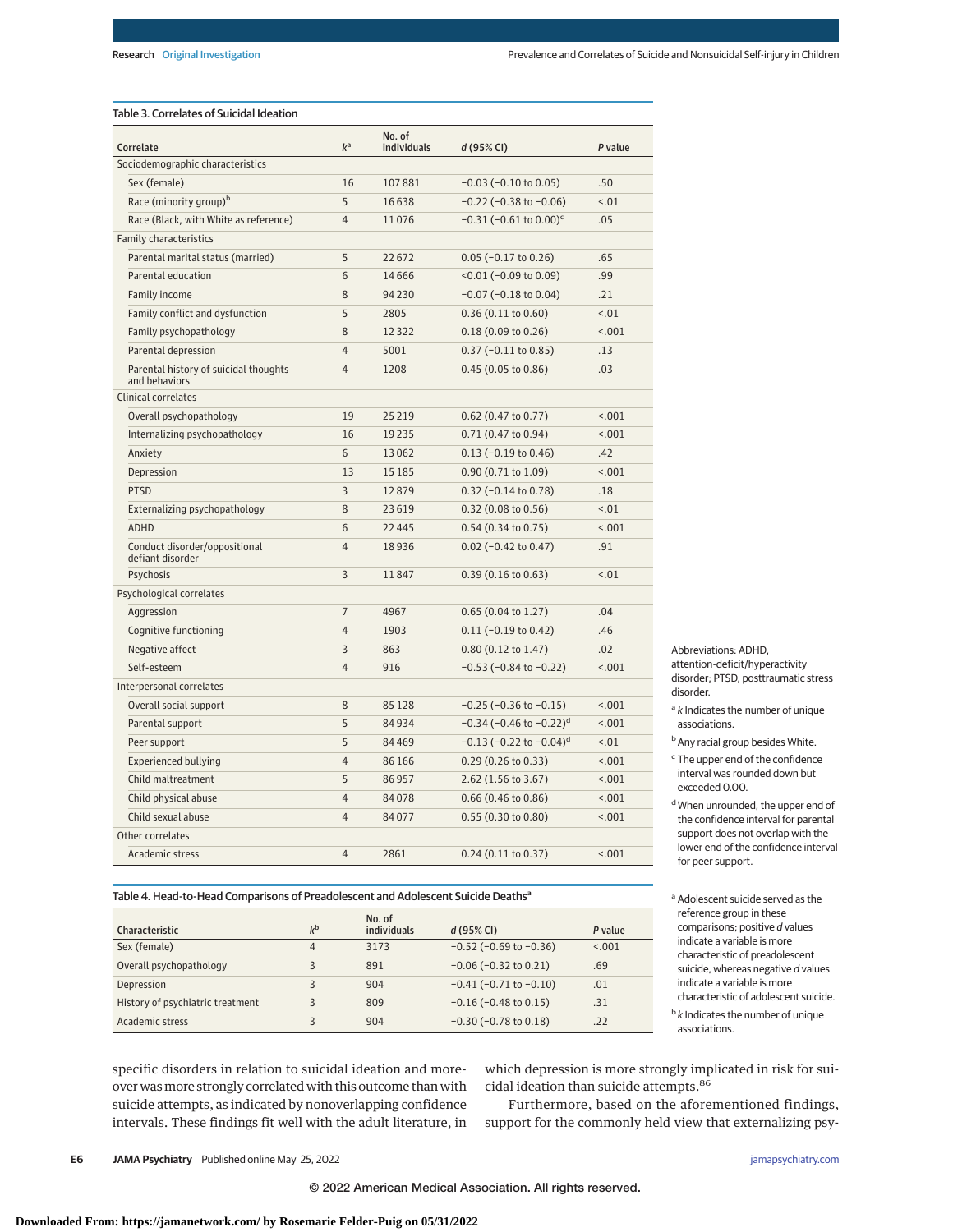chopathology is more central to suicidal thoughts and behaviors outcomes in preadolescence, whereas depression is in adolescence,<sup>7,8</sup> should be regarded as modest and its evaluation incomplete. Although ADHD had the second largest association among specific disorders in relation to suicidal ideation, all other externalizing disorders had negligible associations. Additionally, only 1 study examined these disorders with suicide attempts,<sup>73</sup> making meta-analytic evaluation impossible. Given that depression had a large association, the largest among individual disorders, in relation to suicidal ideation and a medium association in relation to suicide attempts, depression should not be discounted in preference to externalizing disorders in evaluating preadolescent suicidal thoughts and behaviors. Moreover, head-to-head comparisons indicating greater prevalence of depression in adolescent than preadolescent suicide cannot be taken to mean risk for suicide death associated with this disorder is stronger in adolescence, without direct comparisons of the associations for depression and suicide between these age groups; greater depression prevalence in suicidal adolescents may reflect greater prevalence at this age more generally.<sup>87</sup> When considered with recent findings of genetic associations for ADHD and depression with preadolescent suicidal ideation and attempts,<sup>88</sup> the available evidence suggests that both disorders may be important for determining risk for these outcomes.

#### **Limitations**

Although no racial or ethnic differences were found, except for racial minority status with suicidal ideation, these findings likely reflect historical patterns; the current metaanalysis cannot speak to recent temporal trends, an important one being the identification of higher, and increasing, suicide rates among Black children in the US.<sup>21,89</sup> Temporal definition in another sense, whether identified correlates precede SITBs, was evaluated in 1 study<sup>25</sup> and thus requires further investigation. Although head-to-head comparisons of preadolescent and adolescent suicide were sometimes possible and provide value in characterizing suicidal youth at each age, complementary analyses comparing the effect size for a given correlate of SITBs at each age, as mentioned above, is necessary to understand the correlate's relative importance to SITBs in preadolescence vs adolescence. Therewas also a general paucity of NSSI prevalence studies, limiting analyses of prevalence and precluding head-to-head comparisons of preadolescent and adolescent NSSI. Additionally, except in the case of biological sex, there was a notable absence of data on correlates of suicide attempts and NSSI, an important gap to be addressed in future research. Finally, almost all studies presented data from Asian countries, North America, and Europe. Future studies including samples from other parts of the world (eg, Africa and Australia) are needed to characterize the scope and nature of preadolescent SITBs across the world.

# **Conclusions**

In this systematic review and meta-analysis, SITBs, particularly suicidal ideation, suicide attempts, and NSSI, occurred at concerning rates in preadolescent children. Most studies have focused on suicidal ideation and limited research exists for suicide attempts, suicide, and NSSI. Male individuals appeared to be at greater risk for SITBs in preadolescence than older age groups. Parental support was a particularly key protective factor during childhood, whereas child maltreatment was an important correlate of risk for suicidal ideation. Preliminary evidence suggested that ADHD is especially important for ascertaining risk in the case of suicidal thoughts, and depression in the case of suicidal thoughts and behaviors, in preadolescence.

#### ARTICLE INFORMATION

**Accepted for Publication:** April 3, 2022.

**Published Online:** May 25, 2022. doi[:10.1001/jamapsychiatry.2022.1256](https://jamanetwork.com/journals/jama/fullarticle/10.1001/jamapsychiatry.2022.1256?utm_campaign=articlePDF%26utm_medium=articlePDFlink%26utm_source=articlePDF%26utm_content=jamapsychiatry.2022.1256)

**Author Contributions**: Dr Liu had full access to all of the data in the study and takes responsibility for the integrity of the data and the accuracy of the data analysis. Concept and design: Liu. Acquisition, analysis, or interpretation of data: All authors. Drafting of the manuscript: All authors. Critical revision of the manuscript for important intellectual content: Liu. Statistical analysis: Liu, Walsh, Sheehan. Administrative, technical, or material support: Walsh, Sheehan, Cheek, Sanzari. Supervision: Liu.

**Conflict of Interest Disclosures:** Dr Liu reported grants from the National Institute of Mental Health during the conduct of the study and personal fees from Relmada Therapeutics for consulting outside the submitted work. No other disclosures were reported.

**Funding/Support:** Preparation of this manuscript was supported in part by the National Institute of Mental Health of the National Institutes of Health (grants RF1MH120830, R01MH101138, R01MH115905, and R01MH124899 to Dr Liu) and National Science Foundation Graduate Research Fellowships to Mss Walsh, Sheehan, and Sanzari.

**Role of the Funder/Sponsor:** The funders had no role in the design and conduct of the study; collection, management, analysis, and interpretation of the data; preparation, review, or approval of the manuscript; and decision to submit the manuscript for publication.

**Disclaimer:** The content is solely the responsibility of the authors and does not necessarily represent the official views of the funding agencies or Relmada Therapeutics.

#### **REFERENCES**

**1**. World Health Organization. Preventing Suicide: A Global Imperative. World Health Organization; 2014.

**2**. Ribeiro JD, Franklin JC, Fox KR, et al. Self-injurious thoughts and behaviors as risk factors for future suicide ideation, attempts, and death: a meta-analysis of longitudinal studies. Psychol Med. 2016;46(2):225-236. doi[:10.1017/](https://dx.doi.org/10.1017/S0033291715001804) [S0033291715001804](https://dx.doi.org/10.1017/S0033291715001804)

**3**. Ayer L, Colpe L, Pearson J, Rooney M, Murphy E. Advancing research in child suicide: a call to action. J Am Acad Child Adolesc Psychiatry. 2020;59(9): 1028-1035. doi[:10.1016/j.jaac.2020.02.010](https://dx.doi.org/10.1016/j.jaac.2020.02.010)

**4**. Ridge Anderson A, Keyes GM, Jobes DA. Understanding and treating suicidal risk in young children. Pract Innov (Wash D C). 2016;1:3-19. doi[:10.1037/pri0000018](https://dx.doi.org/10.1037/pri0000018)

**5**. Bolger N, Downey G, Walker E, Steininger P. The onset of suicidal ideation in childhood and adolescence.J Youth Adolesc. 1989;18(2):175-190. doi[:10.1007/BF02138799](https://dx.doi.org/10.1007/BF02138799)

**6**. Cuddy-Casey M, Orvaschel H. Children's understanding of death in relation to child suicidality and homicidality. Clin Psychol Rev. 1997; 17(1):33-45. doi[:10.1016/S0272-7358\(96\)00044-X](https://dx.doi.org/10.1016/S0272-7358(96)00044-X)

**7**. Ben-Yehuda A, Aviram S, Govezensky J, Nitzan U, Levkovitz Y, Bloch Y. Suicidal behavior in minors: diagnostic differences between children and adolescents. J Dev Behav Pediatr. 2012;33(7):542-547. doi[:10.1097/01.DBP.0000415830.85996.e6](https://dx.doi.org/10.1097/01.DBP.0000415830.85996.e6)

**8**. Peyre H, Hoertel N, Stordeur C, et al. Contributing factors and mental health outcomes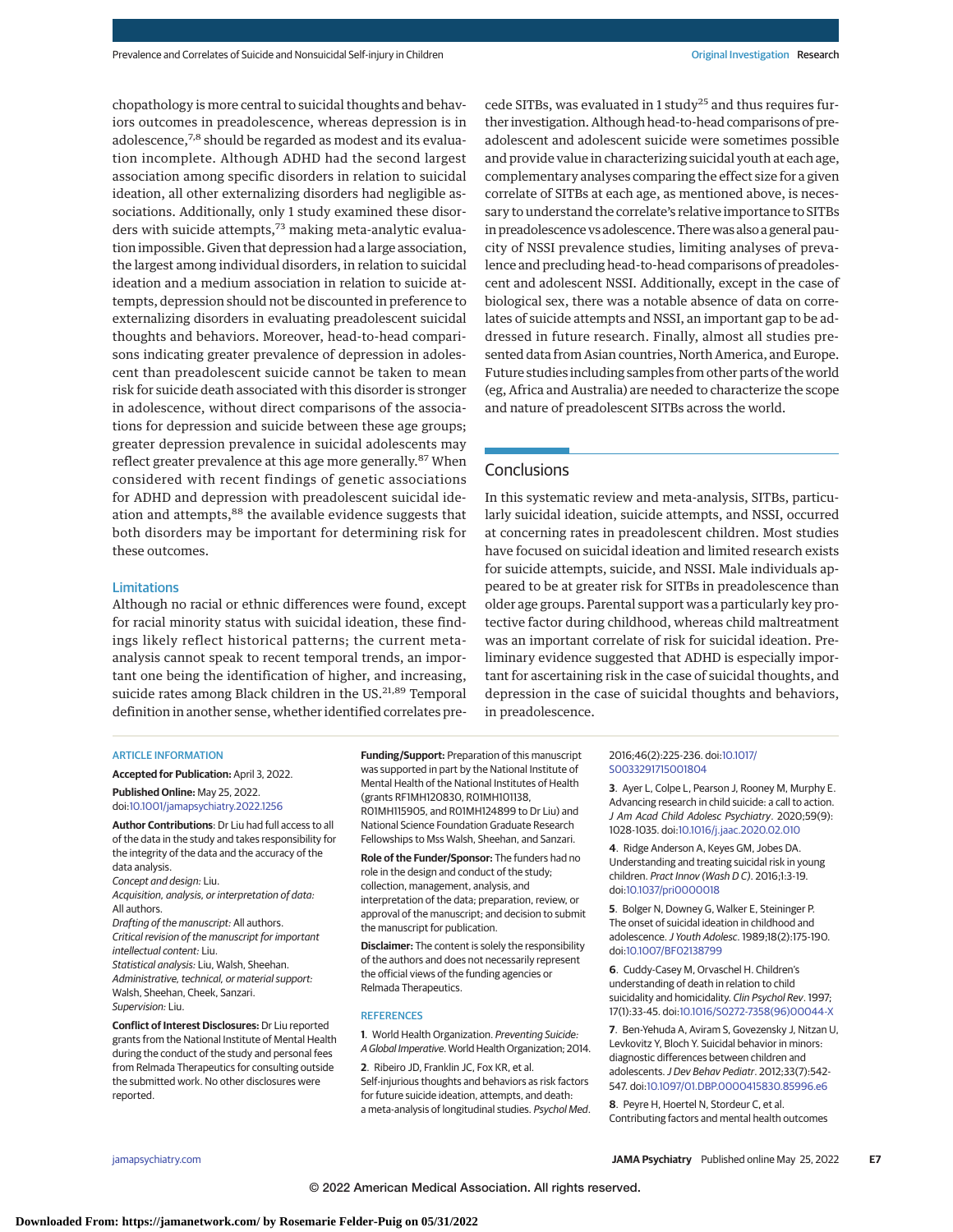of first suicide attempt during childhood and adolescence: results from a nationally representative study. J Clin Psychiatry. 2017;78(6): e622-e630. doi[:10.4088/JCP.16m10876](https://dx.doi.org/10.4088/JCP.16m10876)

**9**. Centers for Disease Control and Prevention. Injury prevention & control: leading causes of death and injury. Accessed April 20, 2022. [https://www.](https://www.cdc.gov/injury/wisqars/LeadingCauses.html) [cdc.gov/injury/wisqars/LeadingCauses.html](https://www.cdc.gov/injury/wisqars/LeadingCauses.html)

**10**. National Institute of Mental Health. Identifying research priorities in child suicide risk. Accessed April 20, 2022. [https://www.nimh.nih.gov/news/](https://www.nimh.nih.gov/news/events/announcements/identifying-research-priorities-in-child-suicide-risk) [events/announcements/identifying-research](https://www.nimh.nih.gov/news/events/announcements/identifying-research-priorities-in-child-suicide-risk)[priorities-in-child-suicide-risk](https://www.nimh.nih.gov/news/events/announcements/identifying-research-priorities-in-child-suicide-risk)

**11**. National Institute of Mental Health. Understanding suicide risk among children and pre-teens: a synthesis workshop. Accessed April 20, 2022. [https://www.nimh.nih.gov/news/events/](https://www.nimh.nih.gov/news/events/2021/understanding-suicide-risk-among-children-and-pre-teens-a-synthesis-workshop) [2021/understanding-suicide-risk-among-children](https://www.nimh.nih.gov/news/events/2021/understanding-suicide-risk-among-children-and-pre-teens-a-synthesis-workshop)[and-pre-teens-a-synthesis-workshop](https://www.nimh.nih.gov/news/events/2021/understanding-suicide-risk-among-children-and-pre-teens-a-synthesis-workshop)

**12**. Pfeffer CR. Studies of suicidal preadolescent and adolescent inpatients: a critique of research methods. Suicide Life Threat Behav. 1989;19(1):58- 77. doi[:10.1111/j.1943-278X.1989.tb00366.x](https://dx.doi.org/10.1111/j.1943-278X.1989.tb00366.x)

**13**. The Joanna Briggs Institute. Checklist for prevalence studies. Published 2017. Accessed April 20, 2022. [http://joannabriggs.org/research/](http://joannabriggs.org/research/critical-appraisal-tools.html) [critical-appraisal-tools.html](http://joannabriggs.org/research/critical-appraisal-tools.html)

**14**. Cénat JM, Blais-Rochette C, Morse C, et al. Prevalence and risk factors associated with attention-deficit/hyperactivity disorder among US Black individuals: a systematic review and meta-analysis.JAMA Psychiatry. 2021;78(1):21-28. doi[:10.1001/jamapsychiatry.2020.2788](https://jamanetwork.com/journals/jama/fullarticle/10.1001/jamapsychiatry.2020.2788?utm_campaign=articlePDF%26utm_medium=articlePDFlink%26utm_source=articlePDF%26utm_content=jamapsychiatry.2022.1256)

**15**. Favril L, Yu R, Hawton K, Fazel S. Risk factors for self-harm in prison: a systematic review and meta-analysis. Lancet Psychiatry. 2020;7(8):682- 691. doi[:10.1016/S2215-0366\(20\)30190-5](https://dx.doi.org/10.1016/S2215-0366(20)30190-5)

**16**. Higgins JPT, Thompson SG, Deeks JJ, Altman DG. Measuring inconsistency in meta-analyses. BMJ. 2003;327(7414):557-560. doi[:10.1136/bmj.327.](https://dx.doi.org/10.1136/bmj.327.7414.557) [7414.557](https://dx.doi.org/10.1136/bmj.327.7414.557)

**17**. Egger M, Davey Smith G, Schneider M, Minder C. Bias in meta-analysis detected by a simple, graphical test. BMJ. 1997;315(7109):629- 634. doi[:10.1136/bmj.315.7109.629](https://dx.doi.org/10.1136/bmj.315.7109.629)

**18**. Baetens I, Claes L, Martin G, et al. Is nonsuicidal self-injury associated with parenting and family factors? J Early Adolesc. 2014;34:387-405. doi[:10.1177/0272431613494006](https://dx.doi.org/10.1177/0272431613494006)

**19**. Bauer BW, Gustafsson HC, Nigg J, Karalunas SL. Working memory mediates increased negative affect and suicidal ideation in childhood attention-deficit/hyperactivity disorder. J Psychopathol Behav Assess. 2018;40(2):180-193. doi[:10.1007/s10862-017-9635-5](https://dx.doi.org/10.1007/s10862-017-9635-5)

**20**. Borchardt CM, Meller WH. Symptoms of affective disorder in pre-adolescent vs. adolescent inpatients.J Adolesc. 1996;19(2):155-161. doi[:10.1006/jado.1996.0015](https://dx.doi.org/10.1006/jado.1996.0015)

**21**. Bridge JA, Asti L, Horowitz LM, et al. Suicide trends among elementary school-aged children in the United States from 1993 to 2012. JAMA Pediatr. 2015;169(7):673-677. doi[:10.1001/jamapediatrics.](https://jamanetwork.com/journals/jama/fullarticle/10.1001/jamapediatrics.2015.0465?utm_campaign=articlePDF%26utm_medium=articlePDFlink%26utm_source=articlePDF%26utm_content=jamapsychiatry.2022.1256) [2015.0465](https://jamanetwork.com/journals/jama/fullarticle/10.1001/jamapediatrics.2015.0465?utm_campaign=articlePDF%26utm_medium=articlePDFlink%26utm_source=articlePDF%26utm_content=jamapsychiatry.2022.1256)

**22**. Cairns RB, Peterson G, Neckerman HJ. Suicidal behavior in aggressive adolescents. J Clin Child Psychol. 1988;17:298-309. doi[:10.1207/](https://dx.doi.org/10.1207/s15374424jccp1704_1) [s15374424jccp1704\\_1](https://dx.doi.org/10.1207/s15374424jccp1704_1)

**23**. Carlson GA, Asarnow JR, Orbach I. Developmental aspects of suicidal behavior in children. I.J Am Acad Child Adolesc Psychiatry. 1987;26(2):186-192. doi[:10.1097/00004583-](https://dx.doi.org/10.1097/00004583-198703000-00011) [198703000-00011](https://dx.doi.org/10.1097/00004583-198703000-00011)

**24**. Causey DL, Robertson JM, Elam SM. Characteristics of toddlers and preschoolers exhibiting severe psychiatric disturbance. Child Psychiatry Hum Dev. 1998;29(1):33-48. doi[:10.1023/A:1022631113688](https://dx.doi.org/10.1023/A:1022631113688)

**25**. Chen J, Huebner ES, Tian L. Longitudinal associations among academic achievement and depressive symptoms and suicidal ideation in elementary schoolchildren: disentangling betweenand within-person associations. Eur Child Adolesc Psychiatry. Published online April 22, 2021. doi[:10.1007/s00787-021-01781-y](https://dx.doi.org/10.1007/s00787-021-01781-y)

**26**. Chiang YC, Lee TSH, Yen LL, et al. Influence of stressors and possible pathways of onset of seventh graders' suicidal ideation in urban and rural areas in Taiwan. BMC Public Health. 2013;13:1233. doi[:10.1186/1471-2458-13-1233](https://dx.doi.org/10.1186/1471-2458-13-1233)

**27**. Cowell JM, Gross D, McNaughton D, Ailey S, Fogg L. Depression and suicidal ideation among Mexican American school-aged children. Res Theory Nurs Pract. 2005;19(1):77-94. doi[:10.1891/rtnp.19.1.](https://dx.doi.org/10.1891/rtnp.19.1.77.66337) [77.66337](https://dx.doi.org/10.1891/rtnp.19.1.77.66337)

**28**. DeVille DC, Whalen D, Breslin FJ, et al. Prevalence and family-related factors associated with suicidal ideation, suicide attempts, and self-injury in children aged 9 to 10 years. JAMA Netw Open. 2020;3(2):e1920956. doi[:10.1001/](https://jamanetwork.com/journals/jama/fullarticle/10.1001/jamanetworkopen.2019.20956?utm_campaign=articlePDF%26utm_medium=articlePDFlink%26utm_source=articlePDF%26utm_content=jamapsychiatry.2022.1256) [jamanetworkopen.2019.20956](https://jamanetwork.com/journals/jama/fullarticle/10.1001/jamanetworkopen.2019.20956?utm_campaign=articlePDF%26utm_medium=articlePDFlink%26utm_source=articlePDF%26utm_content=jamapsychiatry.2022.1256)

**29**. Greening L, Stoppelbein L, Luebbe A, Fite PJ. Aggression and the risk for suicidal behaviors among children. Suicide Life Threat Behav. 2010;40 (4):337-345. doi[:10.1521/suli.2010.40.4.337](https://dx.doi.org/10.1521/suli.2010.40.4.337)

**30**. Haavisto A, Sourander A, Ellilä H, Välimäki M, Santalahti P, Helenius H. Suicidal ideation and suicide attempts among child and adolescent psychiatric inpatients in Finland. J Affect Disord. 2003;76(1-3):211-221. doi[:10.1016/S0165-0327\(02\)](https://dx.doi.org/10.1016/S0165-0327(02)00093-9) [00093-9](https://dx.doi.org/10.1016/S0165-0327(02)00093-9)

**31**. Hunsche MC, Saqui S, Mirenda P, et al. Parent-reported rates and clinical correlates of suicidality in children with autism spectrum disorder: a longitudinal study. J Autism Dev Disord. 2020;50(10):3496-3509. doi[:10.1007/s10803-020-](https://dx.doi.org/10.1007/s10803-020-04373-y) [04373-y](https://dx.doi.org/10.1007/s10803-020-04373-y)

**32**. Husky MM, Bitfoi A, Carta MG, et al. Bullying involvement and suicidal ideation in elementary school children across Europe.J Affect Disord. 2022;299:281-286. doi[:10.1016/j.jad.2021.12.023](https://dx.doi.org/10.1016/j.jad.2021.12.023)

**33**. James KM, Kudinova AY, Woody ML, Feurer C, Foster CE, Gibb BE. Children's history of suicidal ideation and synchrony of facial displays of affect during mother-child interactions. J Child Psychol Psychiatry. 2021;62(1):40-47. doi[:10.1111/jcpp.13231](https://dx.doi.org/10.1111/jcpp.13231)

**34**. Kim JW, Lee K, Lee YS, et al. Factors associated with group bullying and psychopathology in elementary school students using child-welfare facilities. Neuropsychiatr Dis Treat. 2015;11:991-998. doi[:10.2147/NDT.S76105](https://dx.doi.org/10.2147/NDT.S76105)

**35**. Kovess-Masfety V, Pilowsky DJ, Goelitz D, et al. Suicidal ideation and mental health disorders in young school children across Europe.J Affect Disord. 2015;177:28-35. doi[:10.1016/j.jad.2015.02.008](https://dx.doi.org/10.1016/j.jad.2015.02.008)

**36**. Larzelere RE, Andersen JJ, Ringle JL, Jorgensen DD. The child suicide risk assessment: a screening measure of suicide risk in pre-adolescents. Death Stud. 2004;28(9):809-827. doi[:10.1080/07481180490490861](https://dx.doi.org/10.1080/07481180490490861)

**37**. Lawrence HR, Burke TA, Sheehan AE, et al. Prevalence and correlates of suicidal ideation and suicide attempts in preadolescent children: a US population-based study. Transl Psychiatry. 2021;11 (1):489. doi[:10.1038/s41398-021-01593-3](https://dx.doi.org/10.1038/s41398-021-01593-3)

**38**. Lee D, Jung S, Park S, et al. Youth suicide in Korea across the educational stages. Crisis. 2020;41 (3):187-195. doi[:10.1027/0227-5910/a000624](https://dx.doi.org/10.1027/0227-5910/a000624)

**39**. Lewis DO, Shanok SS, Grant M, Ritvo E. Homicidally aggressive young children: neuropsychiatric and experiential correlates. Am J Psychiatry. 1983;140(2):148-153. doi[:10.1176/ajp.](https://dx.doi.org/10.1176/ajp.140.2.148) [140.2.148](https://dx.doi.org/10.1176/ajp.140.2.148)

**40**. Lin FG, Lin JD, Hsieh YH, Chang CY. Quarrelsome family environment as an enhanced factor on child suicidal ideation. Res Dev Disabil. 2014;35(12):3245-3253. doi[:10.1016/j.ridd.2014.](https://dx.doi.org/10.1016/j.ridd.2014.08.007) [08.007](https://dx.doi.org/10.1016/j.ridd.2014.08.007)

**41**. Livingston R, Bracha HS. Psychotic symptoms and suicidal behavior in hospitalized children. Am J Psychiatry. 1992;149(11):1585-1586. doi[:10.1176/ajp.](https://dx.doi.org/10.1176/ajp.149.11.1585) [149.11.1585](https://dx.doi.org/10.1176/ajp.149.11.1585)

**42**. Lo HHM, Kwok SYCL, Yeung JWK, Low AYT, Tam CHL. The moderating effects of gratitude on the association between perceived parenting styles and suicidal ideation. J Child Fam Stud. 2017;26: 1671-1680. doi[:10.1007/s10826-017-0683-y](https://dx.doi.org/10.1007/s10826-017-0683-y)

**43**. Luby JL, Whalen D, Tillman R, Barch DM. Clinical and psychosocial characteristics of young children with suicidal ideation, behaviors, and nonsuicidal self-injurious behaviors.J Am Acad Child Adolesc Psychiatry. 2019;58(1):117-127. doi[:10.1016/j.jaac.2018.06.031](https://dx.doi.org/10.1016/j.jaac.2018.06.031)

**44**. Marraccini ME, Drapeau CW, Stein R, et al. Characterizing children hospitalized for suicide-related thoughts and behaviors. Child Adolesc Ment Health. 2021;26(4):331-338. doi[:10.1111/camh.12454](https://dx.doi.org/10.1111/camh.12454)

**45**. Martin SE, Liu RT, Mernick LR, et al. Suicidal thoughts and behaviors in psychiatrically referred young children. Psychiatry Res. 2016;246:308-313. doi[:10.1016/j.psychres.2016.09.038](https://dx.doi.org/10.1016/j.psychres.2016.09.038)

**46**. Milling L, Campbell NB, Bush E, Laughlin A. Affective and behavioral correlates of suicidality among hospitalized preadolescent children. J Clin Child Psychol. 1996;25:454-462. doi[:10.1207/](https://dx.doi.org/10.1207/s15374424jccp2504_10) [s15374424jccp2504\\_10](https://dx.doi.org/10.1207/s15374424jccp2504_10)

**47**. Min HJ, Jon DI, Jung MH, et al. Depression, aggression, and suicidal ideation in first graders: a school-based cross-sectional study. Compr Psychiatry. 2012;53(8):1145-1152. doi[:10.1016/j.](https://dx.doi.org/10.1016/j.comppsych.2012.05.004) [comppsych.2012.05.004](https://dx.doi.org/10.1016/j.comppsych.2012.05.004)

**48**. Mishra N, Shrestha D, Poudyal RB, Mishra P. Retrospective study of suicide among children and young adults.J Nepal Paediatr Soc. 2013;33:110-116. doi[:10.3126/jnps.v33i2.7512](https://dx.doi.org/10.3126/jnps.v33i2.7512)

**49**. Myers KM, Burke P, McCauley E. Suicidal behavior by hospitalized preadolescent children on a psychiatric unit. J Am Acad Child Psychiatry. 1985;24(4):474-480. doi[:10.1016/S0002-7138\(09\)](https://dx.doi.org/10.1016/S0002-7138(09)60567-7) [60567-7](https://dx.doi.org/10.1016/S0002-7138(09)60567-7)

**50**. O'Leary CC, Frank DA, Grant-Knight W, et al. Suicidal ideation among urban nine and ten year olds.J Dev Behav Pediatr. 2006;27(1):33-39. doi[:10.1097/00004703-200602000-00005](https://dx.doi.org/10.1097/00004703-200602000-00005)